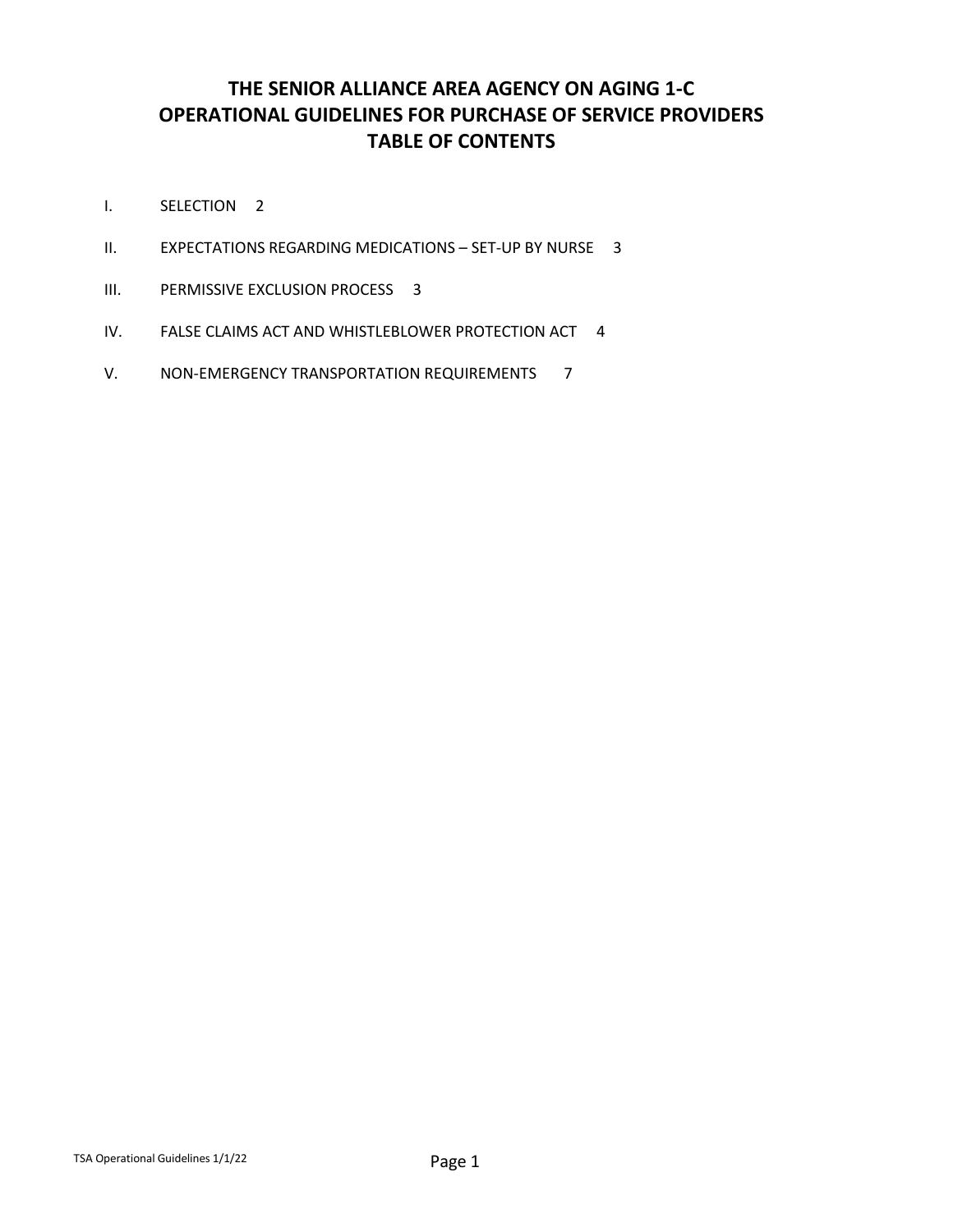#### **THE SENIOR ALLIANCE AREA AGENCY ON AGING 1-C OPERATIONAL GUIDELINES FOR PURCHASE OF SERVICE PROVIDERS**

The Senior Alliance (TSA) Area Agency on Aging 1-C and its Community Care Department (CCD) serve high-risk individuals in their homes who are unable to provide self-care and would otherwise be subjected to an unnecessary or premature institutionalization. CCD includes the MI Choice Waiver, MI Health Link, Care Management (CM), and Case Coordination and Support (CCS) programs. Client needs are objectively identified through a comprehensive assessment process and community services are arranged, monitored, and adjusted as necessary by qualified TSA CCD staff.

TSA CCD directly purchases needed services for clients from a pool of competing vendors. The Purchase of Service (POS) pool is established through formal agreements with existing community service vendors.

The POS pool includes agencies participating in all three divisions of TSA CCD.

Services available for bid under a monthly purchase plan for the **MI Choice Waiver, CM/CCS, & MI Health Link Programs** are:

| Adult Day Health                               | <b>Assistive Technology</b>               |
|------------------------------------------------|-------------------------------------------|
| <b>Chore Services</b>                          | Personal Care                             |
| <b>Community Transition Services</b>           | Personal Emergency Response System        |
| <b>Counseling Services</b>                     | <b>Private Duty Nursing</b>               |
| <b>Environmental Accessibility Adaptations</b> | <b>Nursing Services</b>                   |
| <b>Community Living Supports</b>               | Respite Care Provided Inside of the Home  |
| <b>Expanded Community Living Support</b>       | Respite Care Provided Outside of the Home |
| <b>Fiscal Intermediary</b>                     | Non-Medical and Community Transportation  |
| <b>Home Delivered Meals</b>                    | Specialized Medical Equipment/Supplies    |

TSA CCD POS program is available to clients residing in the 34 communities of southern/western Wayne County excluding: Detroit, Grosse Pointe, Grosse Pointe Farms, Grosse Pointe Park, Grosse Pointe Shores, Grosse Pointe Woods, Harper Woods, Hamtramck, and Highland Park.

#### **I. SELECTION**

TSA CCD will select vendors on a case by case basis from the criteria listed below. Vendors will deliver services at levels specified by TSA CCD care plans, approved by the client and/or client representative and the care manager(s).

- **A. Client Preference** TSA uses a Person Centered approach for the selection of vendors. Some clients prefer specific vendors through previous or current experience. The active vendor list is posted on TSA website and is also given to the participants and/or their caregivers.
- **B. Accessibility** Practical application in streamlining intake, avoiding duplication of assessments, and ability to work cooperatively with CCD meeting the approved care plan. Other considerations include the geographic area of service and ease of service delivery to participants.
- **C. Ability to Provide Quality Services** Includes performance, participant results, and accountability as monitored by TSA staff during performance criteria reviews (programmatic audits/vendor complaints).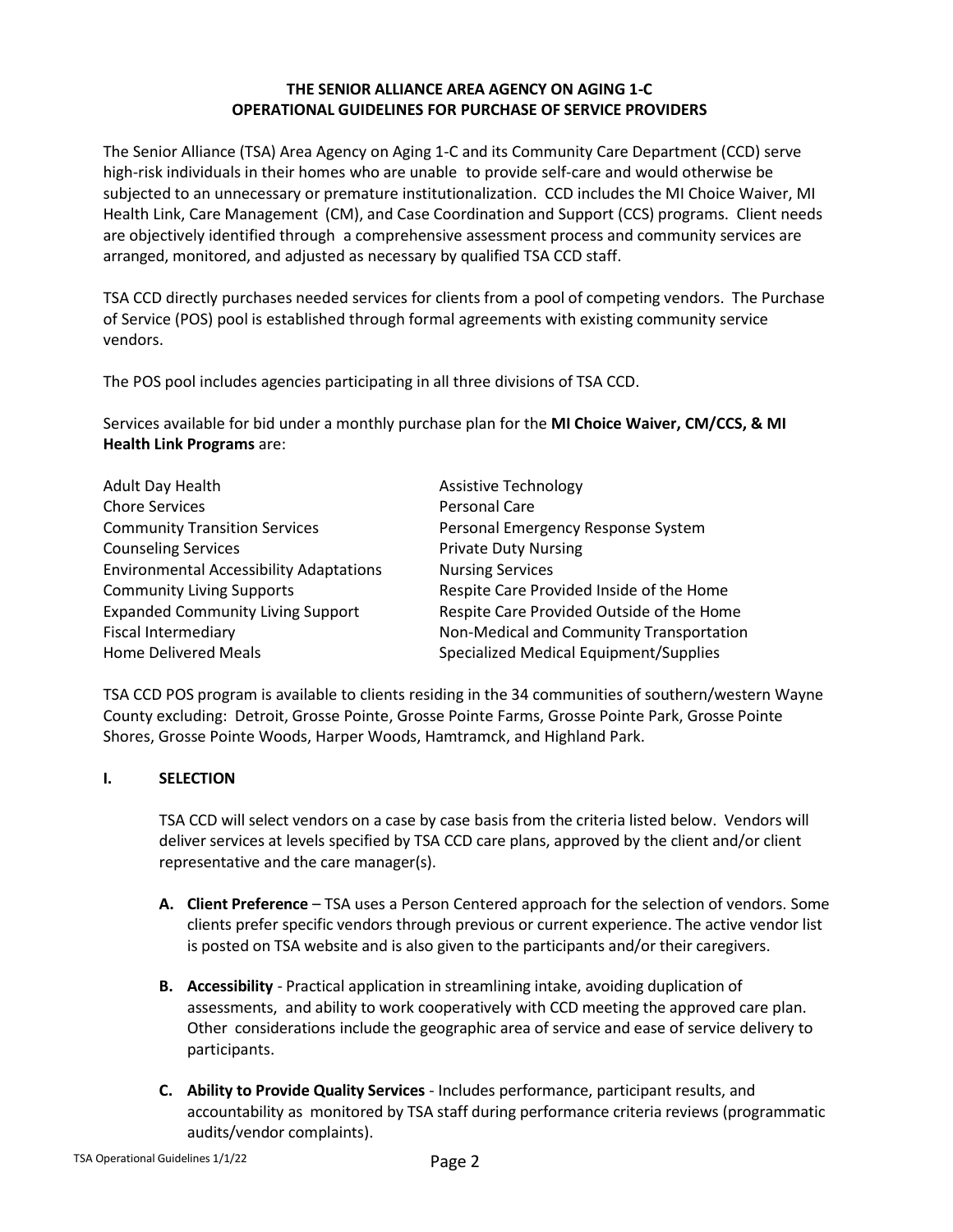- **D. Comprehensive Care** Minimize the number of agencies involved in each case for time effectiveness in brokering and/or purchasing services, and for minimizing participant and family stress.
- **E. Vendor Experience** TSA will take into account the amount of time that the vendor has been providing services to TSA participants. New vendors may be placed on hold from receiving additional referrals (internal "purple status") once they have reached a certain volume. The internal hold system for new vendors is used to ensure that in the best interest of participants, new vendors are properly acclimated and providing quality care.

#### **II. EXPECTATIONS REGARDING MEDICATIONS – MEDICATION SET-UP BY NURSE**

To ensure appropriate set-up of medications, all nurses must complete the following steps prior to setting up medications for a participant.

- 1. Contact the physician to obtain a current medication list prior to setting up the medications.
- 2. Contact the participant two days before the visit to verify that all prescriptions have been filled and are available for set-up. If the participant is not able to get the prescriptions filled, contact the participant's Support Coordinator at The Senior Alliance to discuss the situation.
- 3. If the participant reports that the medications have changed, contact the physician to confirm. Do not assume that the participant fully understood the physician's instructions if the participant gives information that conflicts the medication list provided by the physician.
- 4. If there is a problem, contact the participant's Support c=Coordinator through vendor view and by phone to address any concerns or issues that may arise within two business days.

#### **III. PERMISSIVE EXCLUSION PROCESS**

Vendors are required to obtain participants consent to receiving services from a caregiver of their choice that has permissive exclusions. **Please note that this process only applies to family caregivers hired through the MI Health Link Program.** Please use the steps listed below:

- 1. TSA contacts vendor to let them know that a family caregiver would like to be credentialed through their agency.
- 2. Vendor runs background check and exclusion checks for the caregiver.
- 3. If the background check is clean, the vendor sends a vendor view message stating the date that the caregiver was hired.
- 4. If there are hits on the background check/exclusions, vendor faxes the results of the background check/exclusions to Attn: Melissa Gaynier at 734-727-2089.
- 5. MI Health Link Manager Melissa Gaynier will review the background check/exclusions and make a determination if further action needs to be taken.
- 6. If the background check does not have a mandatory or permissive exclusion, vendors will receive a vendor view message stating that the caregiver can be hired.
- 7. If the background check has a mandatory exclusion, vendor will receive a vendor view message stating that the caregiver cannot be hired.
- 8. If the background check has a permissive exclusion, a vendor view message will be sent to the vendor stating that there is a permissive exclusion. The ICO or TSA will obtain the permissive exclusion form.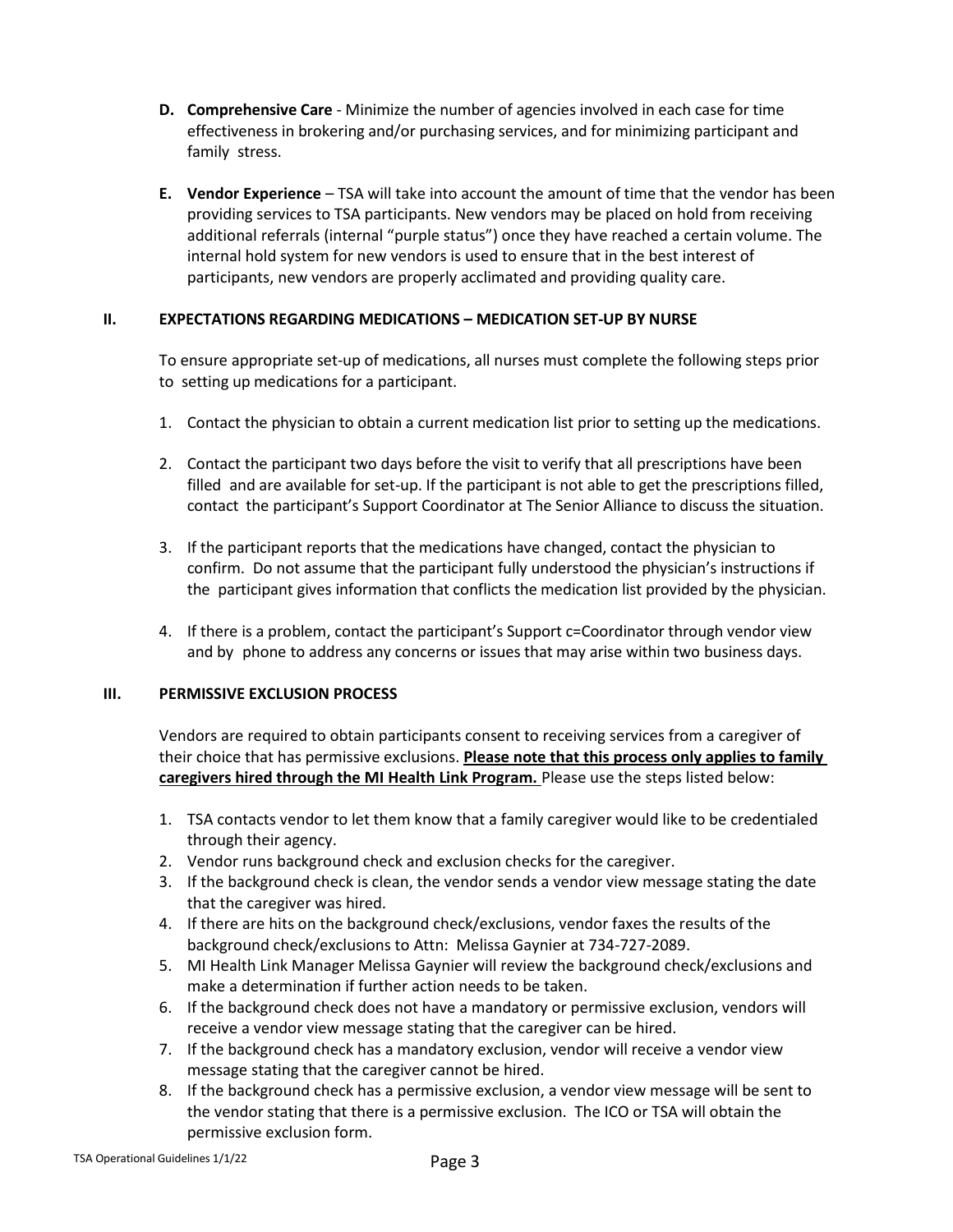- 9. Once the permissive exclusion form is signed, TSA will notify the vendor that the caregiver can be hired and will send the vendor a copy of the signed permissive exclusion form for their file.
- 10. Vendor sends a vendor view message stating the date that the caregiver was hired.

# **IV. FALSE CLAIMS ACT AND WHISTLEBLOWER PROTECTION ACT**

#### **PURPOSE**

The purpose of this policy is to inform employees, contractors and agents of The Senior Alliance and its affiliates and programs (collectively referred to herein as "TSA") of the federal False Claims Act ("FCA"), and the Michigan Medical False Claims Act; to provide general information regarding TSA's efforts to combat fraud, waste and abuse; and to describe the remedies and fines for violations that can result from certain types of fraudulent activities.

#### **POLICY**

All employees, contractors, agents and volunteers of TSA have a responsibility to report to TSA's Compliance Office any incidents of actual or suspected fraud, waste, abuse or misconduct that potentially violate federal or state law, or TSA's policies. TSA engages in specific compliance efforts to detect and prevent fraud, waste and abuse.

Information about the Compliance Program and specific compliance policies can be obtained by contacting the "Compliance Office" at 734-727-2033. To report a concern, individuals should contact any member of senior management or the Compliance Office at 734-727-2033. You may remain anonymous.

TSA will not take or tolerate any intimidating or retaliatory action against an individual who, in good faith, makes a report of practices reasonably believed to be in violation of this Policy.

#### **Federal and State Laws**

The government has taken steps to prevent and detect fraud, waste and abuse in the U.S. health system. In accordance with the Deficit Reduction Act of 2005, information regarding the federal and state false claims laws and related qui tam/whistleblower provisions will be communicated to all employees, agents and contractors.

#### **A. The Federal False Claims Act**

The federal False Claims Act (FCA) is a law that deals with fraud in any federally funded program or contract. Examples of federal programs covered by the FCA are Medicare and Medicaid.

#### **1. General Provisions**

The FCA establishes liability for any person who knowingly presents or causes to be presented a false or fraudulent claim to the U.S. government for payment. A "claim" includes any request or demand for money that is submitted to the U.S. government or its contractors. In addition, no person can knowingly and improperly avoid or decrease an obligation to repay the government. The term "knowingly" is defined as:

1) Having actual knowledge of false information in the claim

2) Acting in deliberate ignorance of truth or falsity of the information in a claim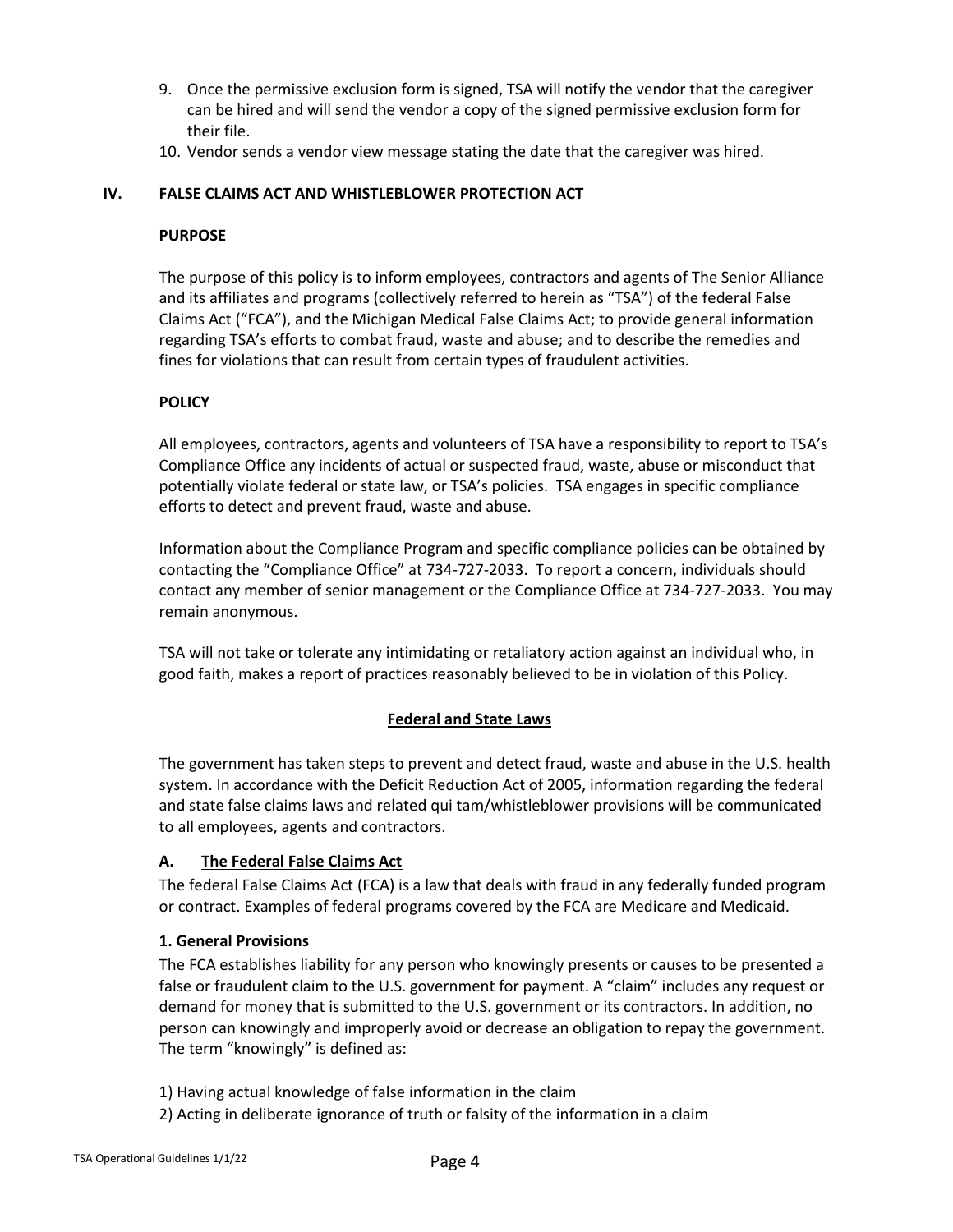3) Acting in reckless disregard of the truth or falsity of the information in a claim

The FCA does not require proof of a specific intent to defraud the U.S. government.

Health care providers who violate the FCA may be subject to civil monetary penalties ranging from \$5,500 to \$11,000 for each false claim that is submitted. Penalties of up to three times the amount of damages may also be ordered. The provider may also be excluded from participating in federal health care programs.

#### **2. FCA Qui Tam "Whistleblower" Provisions**

The FCA allows any person with actual knowledge of an allegedly false claim to file a lawsuit on behalf of the U.S. government. Such persons are called "whistleblowers." In order to file a qui tam suit, a whistleblower must meet several requirements as outlined below.

The whistleblower must file his or her lawsuit on behalf of the government in federal district court. Once filed, the lawsuit is kept confidential or "under seal" while the government investigates the allegations and decides how to proceed. If the government decides that the lawsuit has merit, it may intervene. In this case, the U.S. Department of Justice will try the case. The government may decide not to intervene. In this case, the whistleblower can continue with the lawsuit on his or her own.

If the lawsuit is successful, the whistleblower may receive an award ranging from 15 percent to 30 percent of the amount recovered. The whistleblower may also be entitled to reasonable expenses, such as attorney fees. If a court finds that the whistleblower planned or initiated the false claims, the award may be decreased. If the whistleblower is convicted of crimes related to the false claims, no award will be given.

The FCA contains important protections for whistleblowers who file claims in good faith. Depending on the circumstances, these protections may not apply to whistleblowers who file frivolous claims, file claims in bad faith or were directly involved in certain aspects of these claims. Retaliatory conduct against an employee who files an FCA lawsuit, or tries to stop or prevent an FCA violation, may entitle the employee to additional relief, including reinstatement of employment, back pay and compensation for costs or damages.

#### **B. The Michigan Medicaid False Claims Act**

The Michigan Medicaid False Claims Act (MMFCA) is a state law that is designed to prevent fraud, kickbacks and conspiracies in the Michigan Medicaid program (Medical Assistance Program).

#### **1. General Provisions**

The MMFCA establishes liability for any person who knowingly presents or causes to be presented a false or fraudulent claim for payment to Michigan's Medicaid program. A "claim" means an attempt to cause the Michigan Department of Social Services to make a payment.

The term "knowingly" is defined as: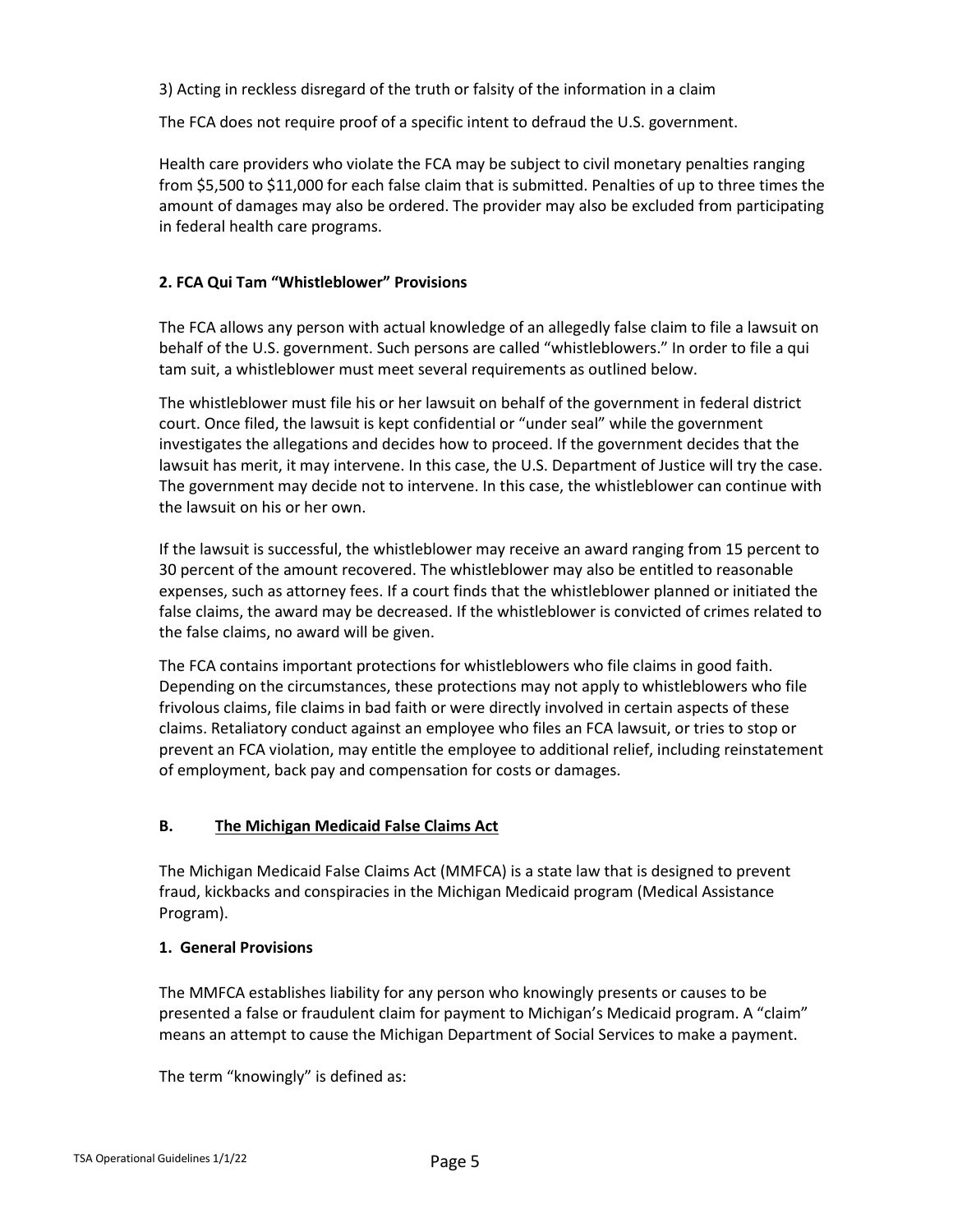1) Being aware that his or her conduct is substantially certain to cause the payment of a Medicaid benefit; or

2) Acting in deliberate ignorance or reckless disregard of the truth or falsity of the facts.

Health care providers who violate the MMFCA may be subject to both criminal and civil penalties. Violation of the MMFCA is a felony punishable on most circumstances by up to four years in prison, or a fine up to \$50,000, or both. Civil monetary penalties are equal to the full amount received plus triple damages. The provider may also be excluded from participating in the Michigan Medicaid program.

# **2. MMFCA Qui Tam Whistleblower Provisions**

The MMFCA allows any person to file a civil lawsuit to recover losses to the state of Michigan. Such persons are called "whistleblowers." In order to file a qui tam suit, a whistleblower must meet several requirements as outlined below.

The whistleblower must file his or her lawsuit. A suit filed under the MMFCA will be dismissed unless the attorney general is notified and has an opportunity to oppose the dismissal. If the government decides that the lawsuit has merit, it may intervene. In this case, the attorney general will prosecute the case. The whistleblower has the right to continue as a party to the action, subject to certain limitations. The government may decide not to intervene. In this case, the whistleblower can continue with the lawsuit on his or her own.

If the lawsuit is successful, the whistleblower may receive an award ranging from 15 percent to 30 percent of the amount recovered. If a court finds that the whistleblower actively participated in the false claims, the award may be decreased. If the whistleblower is convicted of crimes related to the false claims, no award will be given. If the court finds that the action brought by the whistleblower was frivolous, the court may fine the whistleblower up to \$10,000.00 and payment of actual attorney fees and expenses.

The MMFCA contains important protections for whistleblowers who file claims in good faith. Depending on the circumstances, these protections may not apply to whistleblowers who file frivolous claims, file claims in bad faith or were directly involved in certain aspects of the claim. Retaliatory conduct against an employee who either files under the MMFCA or cooperates in an MMFCA lawsuit may entitle the employee to additional relief, including reinstatement of employment, back pay and compensation for costs or damages.

# **C. Whistleblower Protections**

Vendor will fully comply with the National Defense Authorization "Pilot Program for Enhancement of Grantee Employee Whistleblower Protections."

- 1. The current Purchase of Service Agreement and all employees of Vendor and of each of Vendor's subcontractors will be subject to the whistleblower rights and remedies in the pilot program on Grantee whistleblower protections established at 41 USC 4712 by section 828 of the National Defense Authorization Act for Fiscal Year 2012 an Federal Acquisition Regulation (FAR) 3.908.
- 2. The Vendor and each of Vendor's subcontractors shall inform its respective employees, in writing, of the predominant language of the workforce of employee whistleblower rights and protections under 41 USC 4712, as described in FAR 3.908.
- 3. The Vendor and each of Vendor's subcontractors shall insert the substance of this clause, including this paragraph, in all subcontracts over the simplified acquisition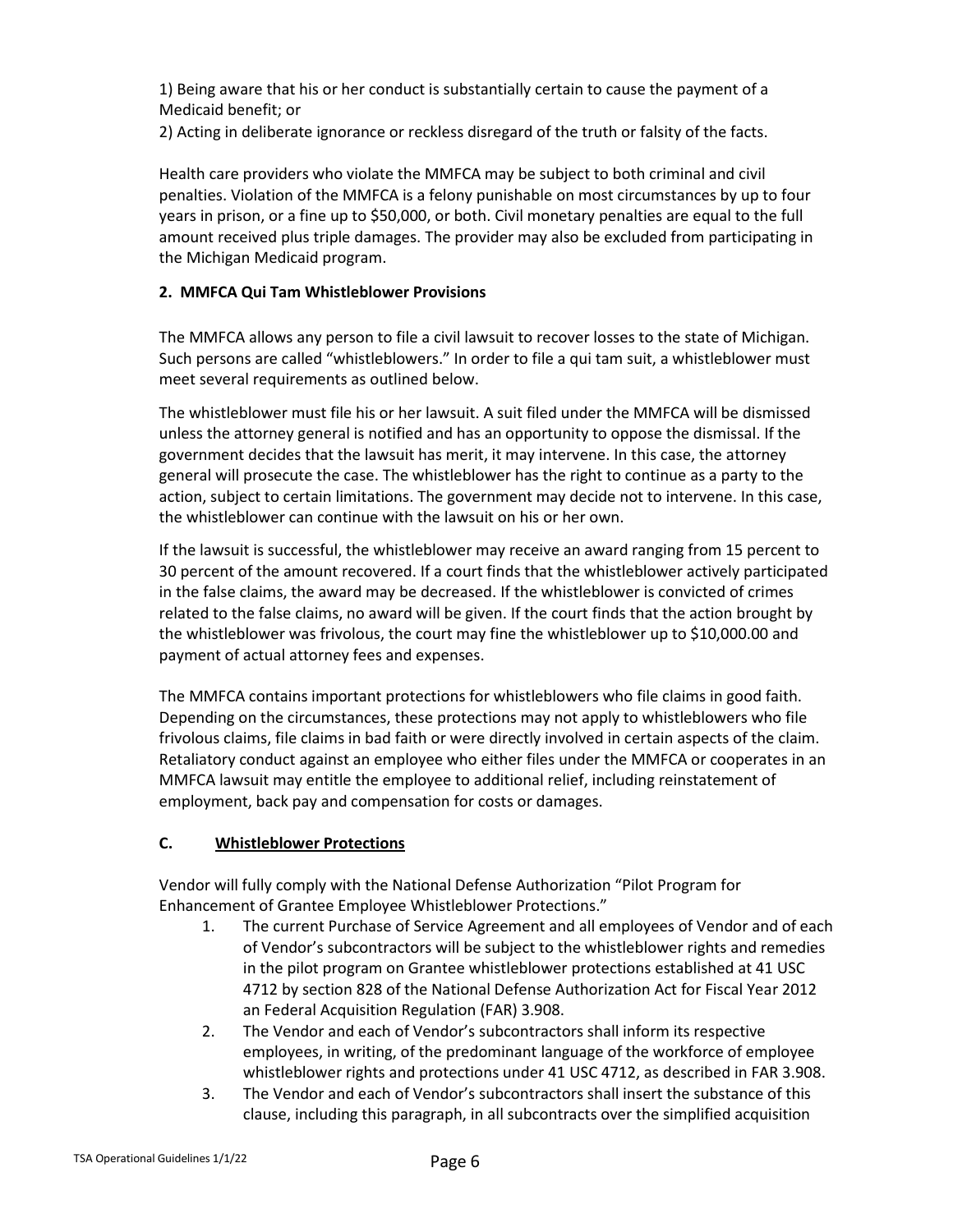threshold.

# **VI. NON-EMERGENCY TRANSPORTATION REQUIREMENTS**

A. Effective December 27, 2021, transportation providers must comply with requirements in the Consolidated Appropriations Act, 2021, Division CC, Title II, Section 209 concerning Medicaid coverage of non-emergency medical transportation verification of provider and driving requirements.

Transportation providers must ensure that any drivers that furnish Medicaidreimbursed non-emergency medical transportation must meet the minimum requirements that follow:

- 1. Each provider or individual driver is not excluded from participation in any federal health care program, is not listed on the MDHHS sanctioned provider list, and is not listed on the exclusion list of the Inspector General of the Department of Health and Human Services; and
- 2. Each individual driver has a valid driver's license; and
- 3. Each provider and individual driver must not have been convicted under a federal or state law after August 21, 1996, for a felony criminal offense relating to the unlawful manufacture, distribution, prescription, or dispensing of a controlled substance; and
- 4. Each provider must disclose and report any felony conviction related to a controlled substance to TSA; and
- 5. Each provider and individual driver must disclose to TSA the driving history of each individual driver employed by a provider, including any traffic violations.
- 6. Individual drivers who have ANY of the following convictions in the past two years will be excluded as an NEMT provider:
	- a. More than two moving violations
	- b. Operating While Intoxicated (OWI)
	- c. Driving Under the Influence (DUI)
- 7. Exceptions to the traffic violation exclusion:
	- a. A family member with any of the traffic convictions listed may receive reimbursement for NEMT provided to a participant who is unable to consent because of an intellectual or development disability or a legal guardianship, with the written consent of their legally responsible party.